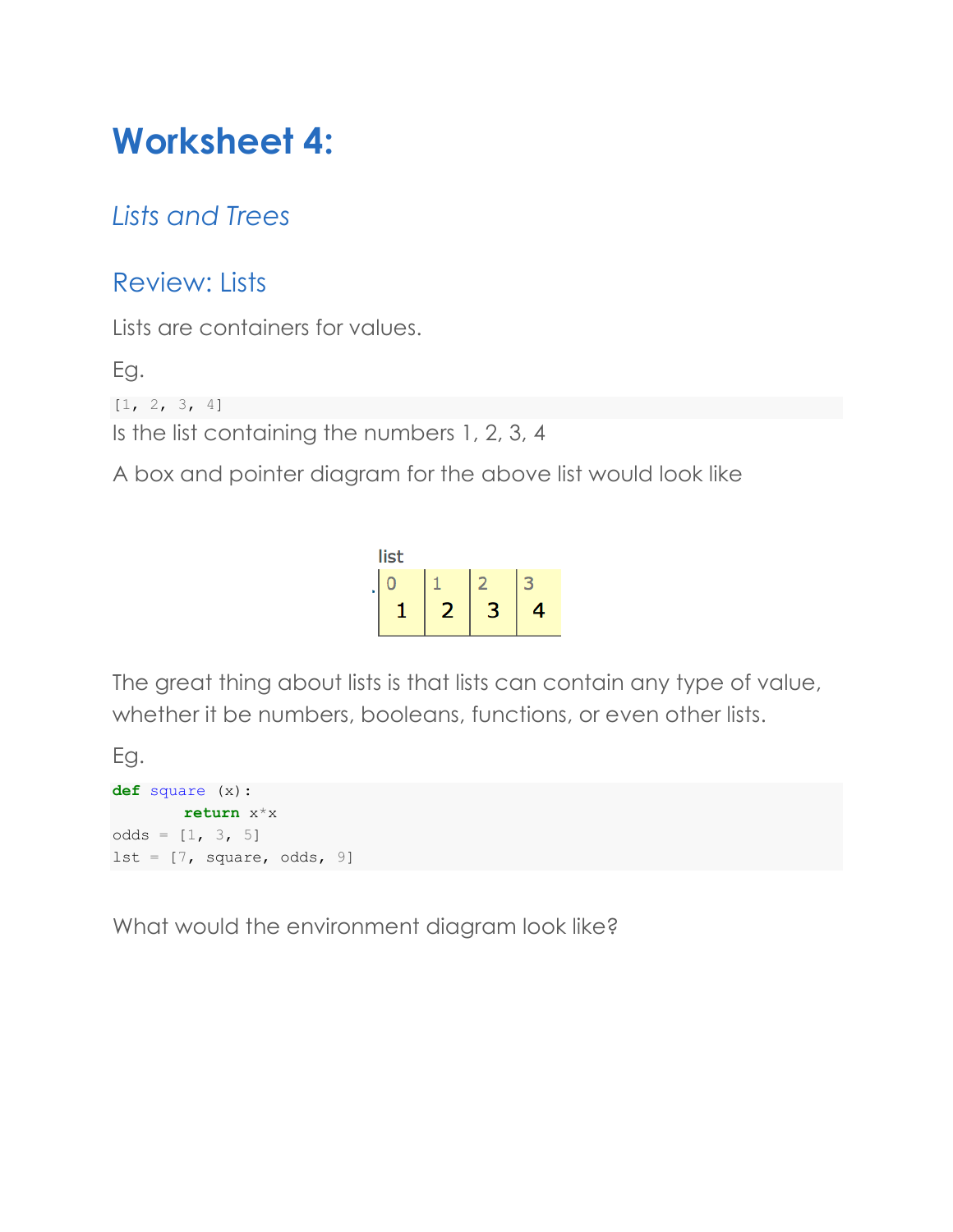

We can also get the values of any item in each list using bracket notation.

Using the above example,

**>>> lst[0]**

**7**

```
>>> lst[2][2]
```
**5**

Since lst[2] is a list, we can index into it using a second set of brackets.

**There are also some important list operations:**

#### **Pop**

Pop REMOVES an element from a list and RETURNS it.

```
>>> 1st = [1, 2, 3]>>> lst.pop() #removes the last element
3
>>> lst.pop(0) #removes the element at index 0
1
>>> lst
[2]
```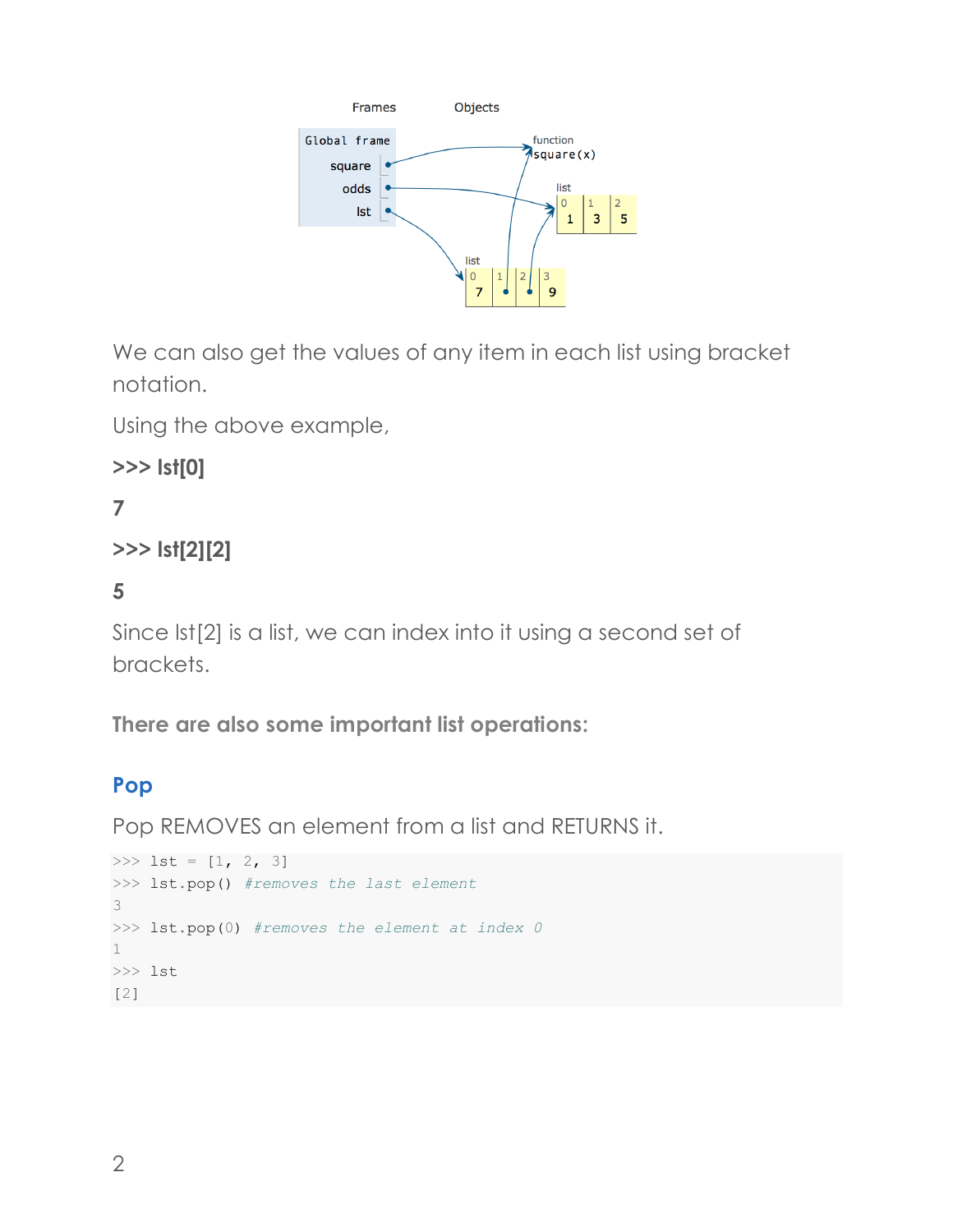#### **Remove**

Remove REMOVES the element specified from a list and RETURNS

None

```
>>> 1st = [1, 2, 3, 2]>>> lst.remove(2) #removes the first occurence of the number 2
>>> y = lst.remove(2) #removes the first occurence of the number 2
\gg y == None
True
>>> lst
[1, 3]
```
## **Append**

Append ADDS the element specified to a list and RETURNS None

```
>>> 1st = [1, 2, 3]>>> lst.append(4) #adds the number 4 to the end of lst
>>> y = lst.append([5, 6]) #adds the list as the 5th item of lst
\gg y == None
True
>>> lst
[1, 2, 3, 4, [5, 6]]
```
## **Extend**

Extend ADDS the items specified in the list passed in to a list and RETURNS None

```
>> lst = [1, 2, 3]>>> lst.extend([4]) #adds the number 4 to the end of lst
>>> y = lst.extend([5, 6]) #adds the numbers 5 and 6 to the end of lst
>> y == None
True
>>> lst
[1, 2, 3, 4, 5, 6]
```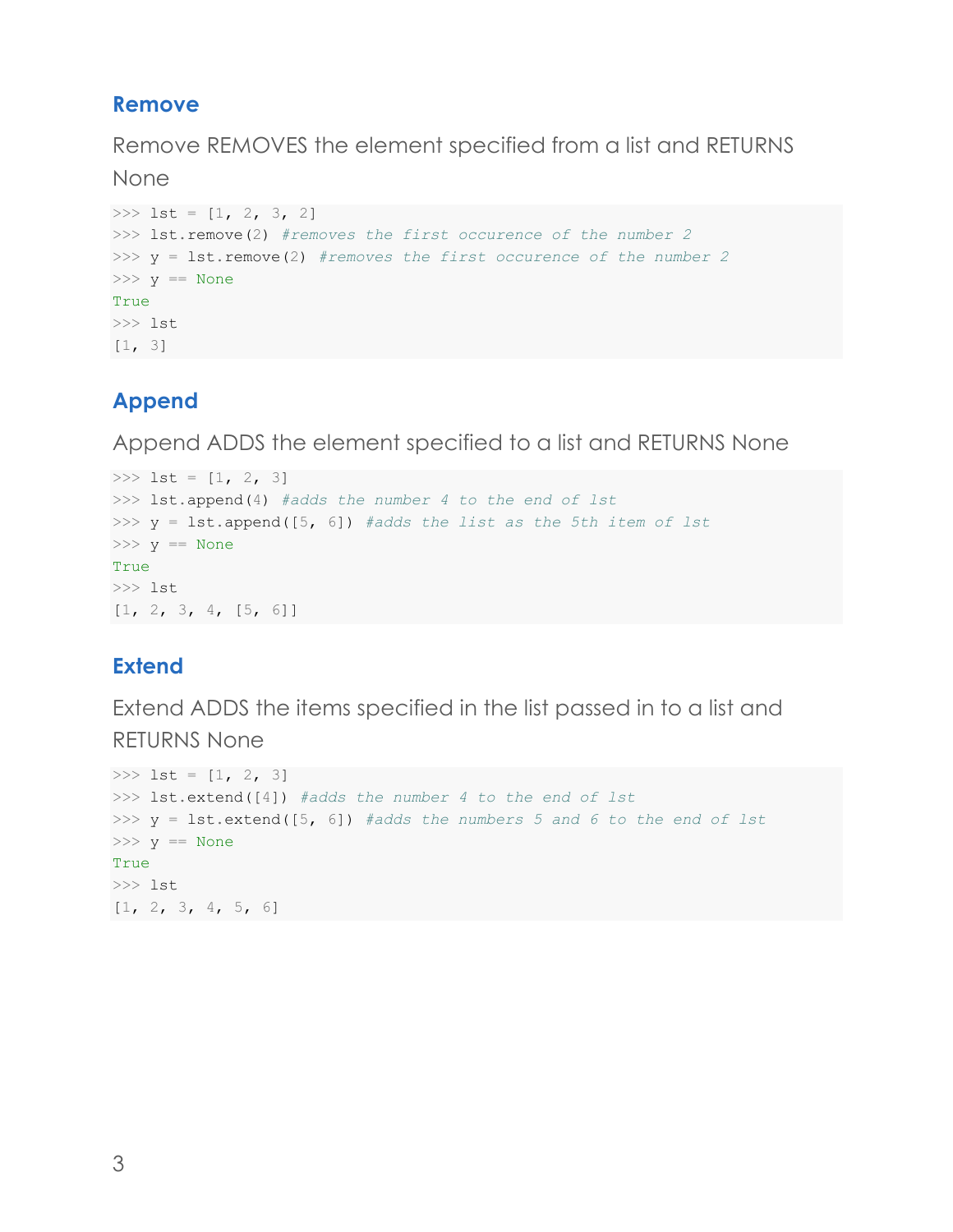## Practice:

**Draw the box and pointer diagrams for the following lines of code**

```
bros = ["bro1", "bro2", "bro3"]frat = ["theta", "kappa", ["tau", "psi"], "beta"]
frat[2][0] = bros.pop()bros.append(frat)
frat.extend(frat[2])
bros.remove("bro1")
```

```
sisters = ["sis1", "sis2", "sis3"]srat = ["alpha", "gamma", ["phi", "phi", sisters], "phi"]
srat[2].remove("phi")
sisters.append(srat[3])
sisters.extend(sisters)
sisters[0] = \text{srat}[2][1].pop(6)
```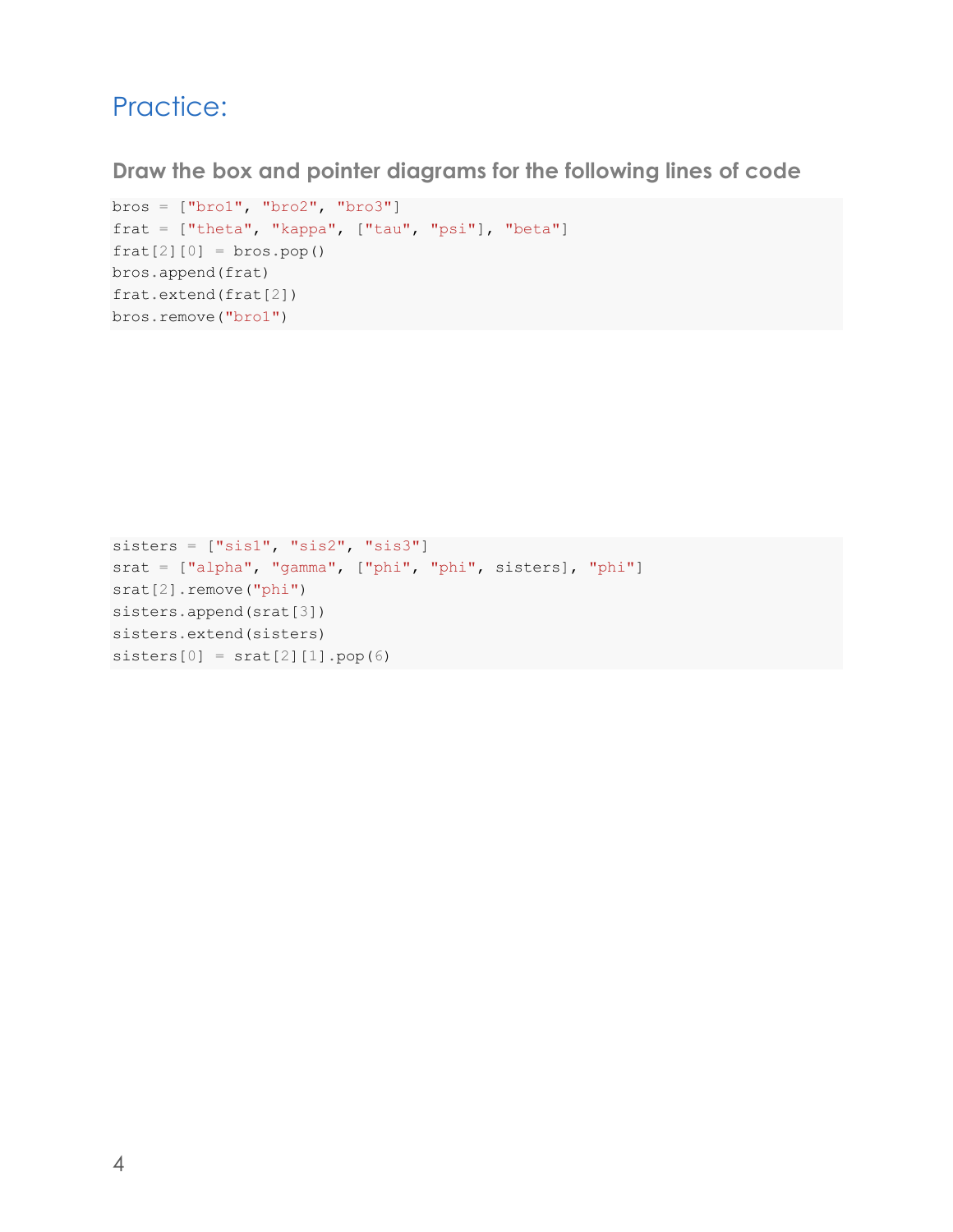# List Comprehension

We can use for loops to iterate through lists!

### **For Loops:**

For loops follow the form of

```
for <name> in <list>
```
where  $\leq$ name> is the name of a variable and  $\leq$  list> is the list we iterate over. Let's look at an example

```
>>> 1st = [1, 2, 3]>>\;x\;=\;0>>> for y in lst:
        x \leftarrow + = y>>> x
6<sup>1</sup>
```
Here, the for loop goes through each item in **lst** and adds them to **x**. How does it work? The for loop assigns the first value of the list to **y** and executes the body of the for loop. At the end of the for loop, **y** is reassigned to the next item in the list, and the process repeats. The contents of **lst** never changes.

## **List Comprehension**

We can make new lists by iterating over old lists using list comprehension!

We use the form:

```
<expr applied to each item> for <name> in <list> if <predicate>
Where the if statement is optional.
```
Let's look at an example:

```
>>> 1st = [1, 2, 3]>>> lst2 = [x+1 for x in lst if x%2 == 0]
>>> lst2
[1, 3, 3]
>>> lst
[1, 2, 3]
What is happening here?
```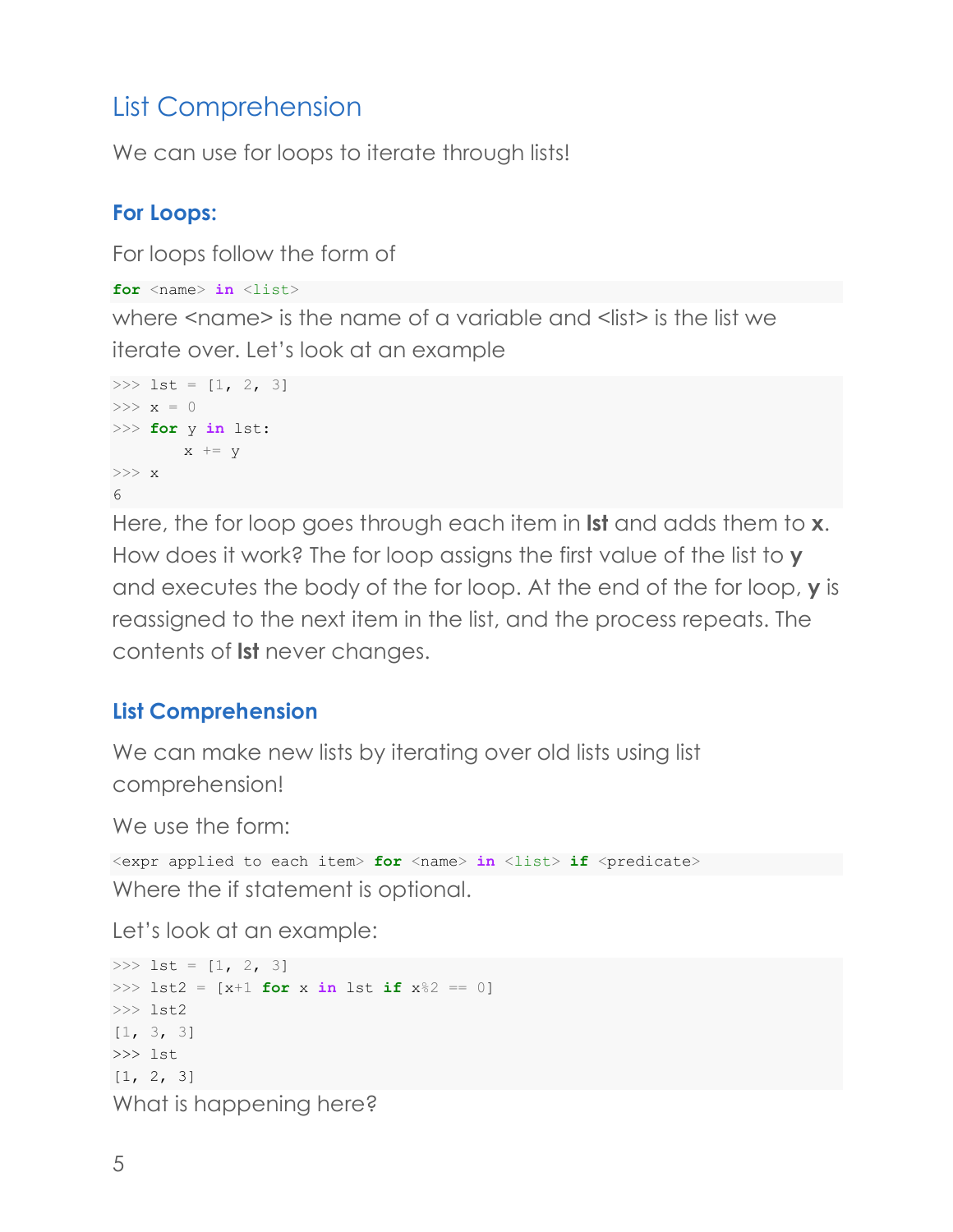We are iterating over the items of **lst.** If  $x\frac{1}{2}$  = 0 becomes true, we would add 1 to the value in **lst** and place it in **lst2.** Notice **lst** stays the same, since we are making a NEW list.

What would happen if we took out the if clause?

We would add one to each value, since there is no predicate condition.

```
>>> 1st = [1, 2, 3]>>> lst2 = [x+1 for x in lst]
>>> lst2
[2, 3, 4]>>> lst
[1, 2, 3]
```
## Practice:

WWPD

```
>>> [2*x for x in [2, 4, 6, 8] if x%2 != 0]
>>> ["enigma" for b in ["i", "love", "cs"] if b == "love"]
>>> [fun%work for fun, work in [[1, 2], [3, 4], [10, 2]]]
```
# *Trees*

Trees are great!

Let's look at an example tree.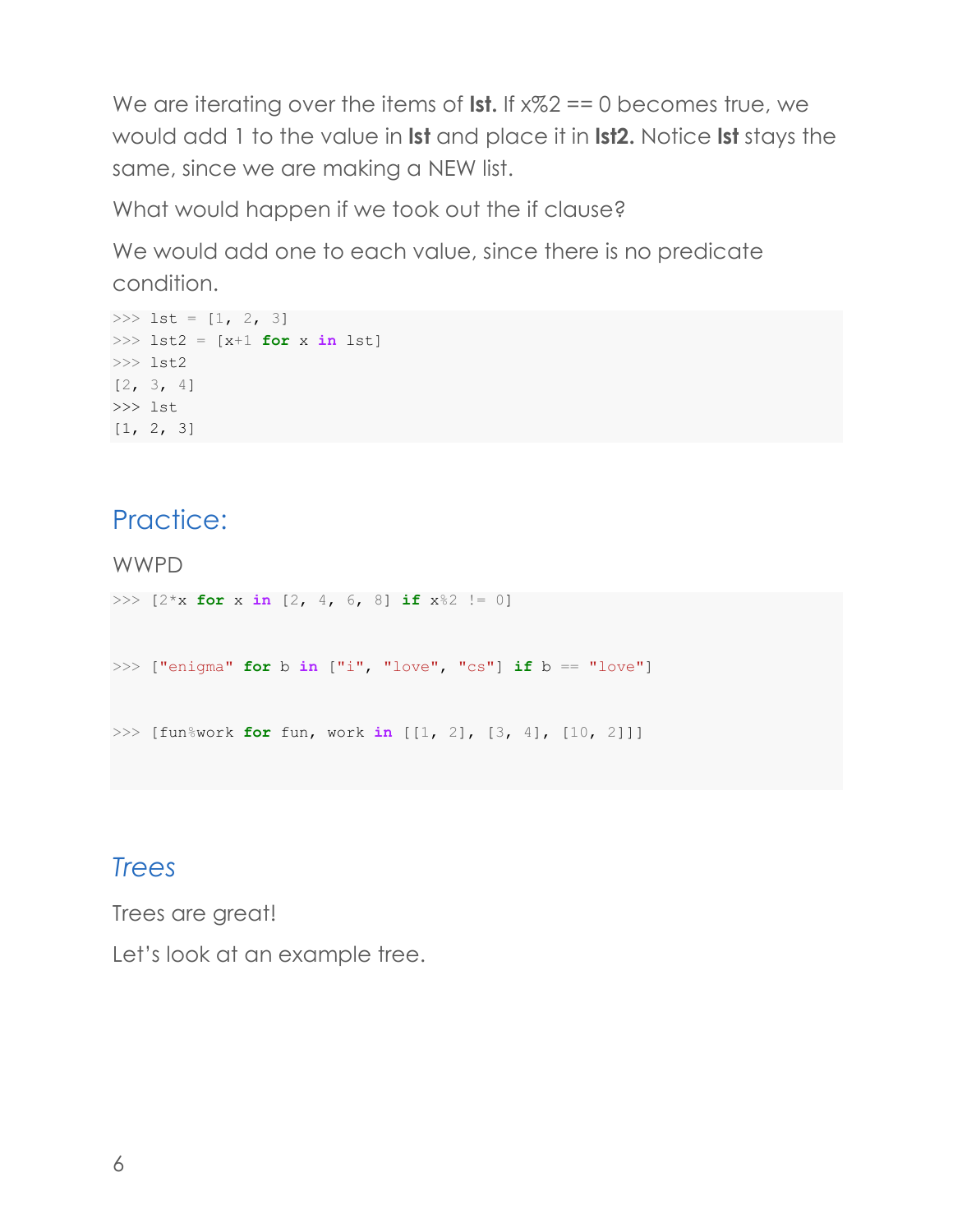

Definitions:

**Parent:** Any node that has branches. Only one parent per child.

**Child**: Any node with a parent.

**Root**: The top node of a tree. (In this example, 1 is the root)

**Label:** The value at each node.

**Leaf:** Any node with NO branches. Leaves in this example include 2, 6, 7, 4, and 5.

**Branch:** A sub-tree of the root. Each branch can be described as a tree itself! This makes trees recursive structures. For example, the 2nd branch of the above tree, can be described as another tree:

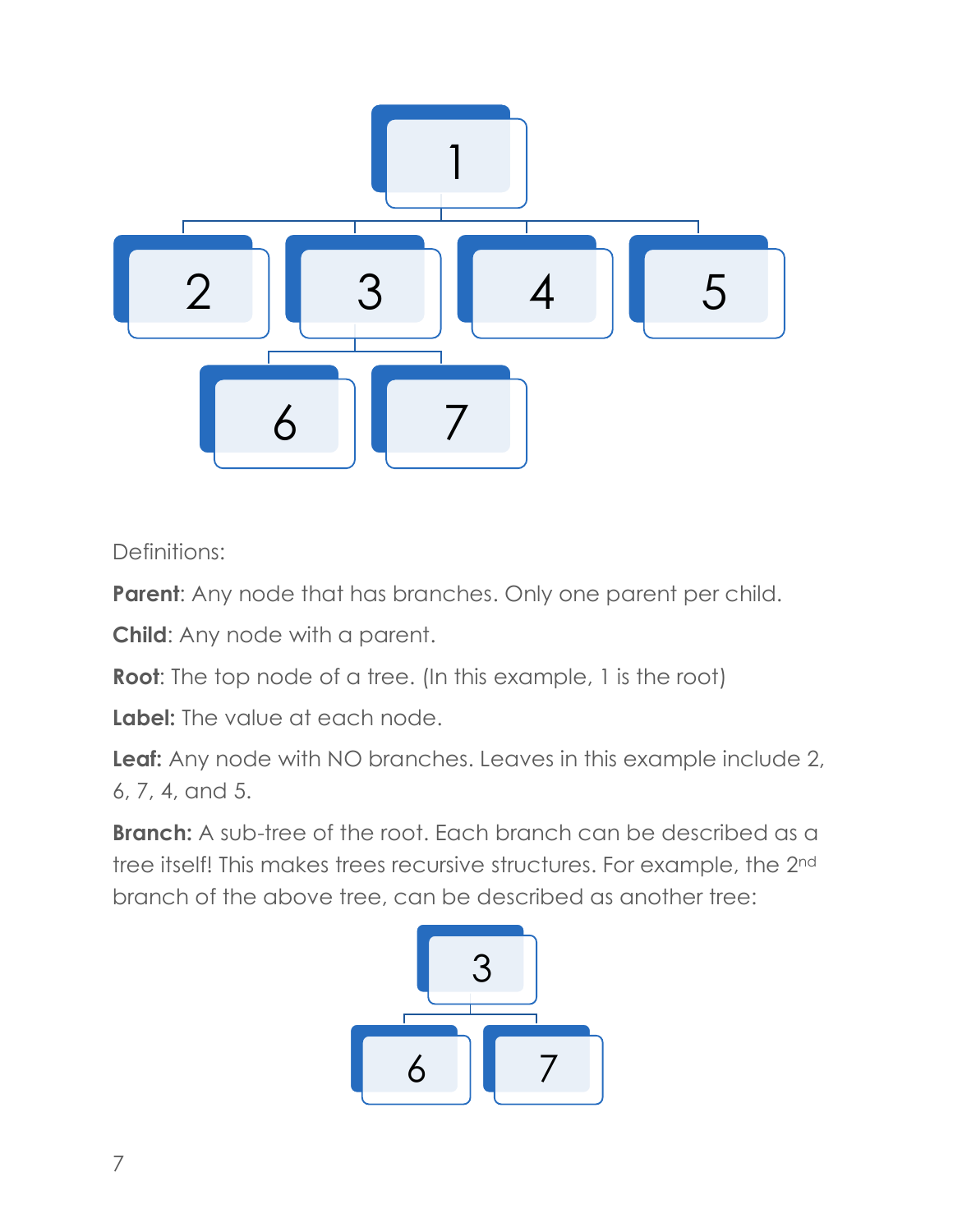**Depth:** How far away any given node is away from the root. 1 has a depth of 0, while 7 has a depth of 2.

**Height:** The depth of the lowest leaf. Therefore, the original tree has a height of 2.

So how can we implement this amazing structure in python? We can use data abstraction!

```
# Constructors
def tree(label, branches=[]):
       for branch in branches: 
               assert is tree(branch)
       return [label] + list(branches)
# Selectors
def label(tree):
       return tree[0] 
def branches(tree):
       return tree[1:]
# For convenience 
def is_leaf(tree):
       return not branches(tree)
def is tree(tree):
    if type(tree) != list or len(tree) \leq 1:
         return False
     for branch in branches(tree):
       if not is tree(branch):
             return False
     return True
```
So how can we start creating trees?

Let's make the given tree above.

```
\gg tree(1,
        [tree(2),tree(3, 
                [tree(6),]tree(7)]),
        tree(4),
        tree(5)])
```
or, in a straight line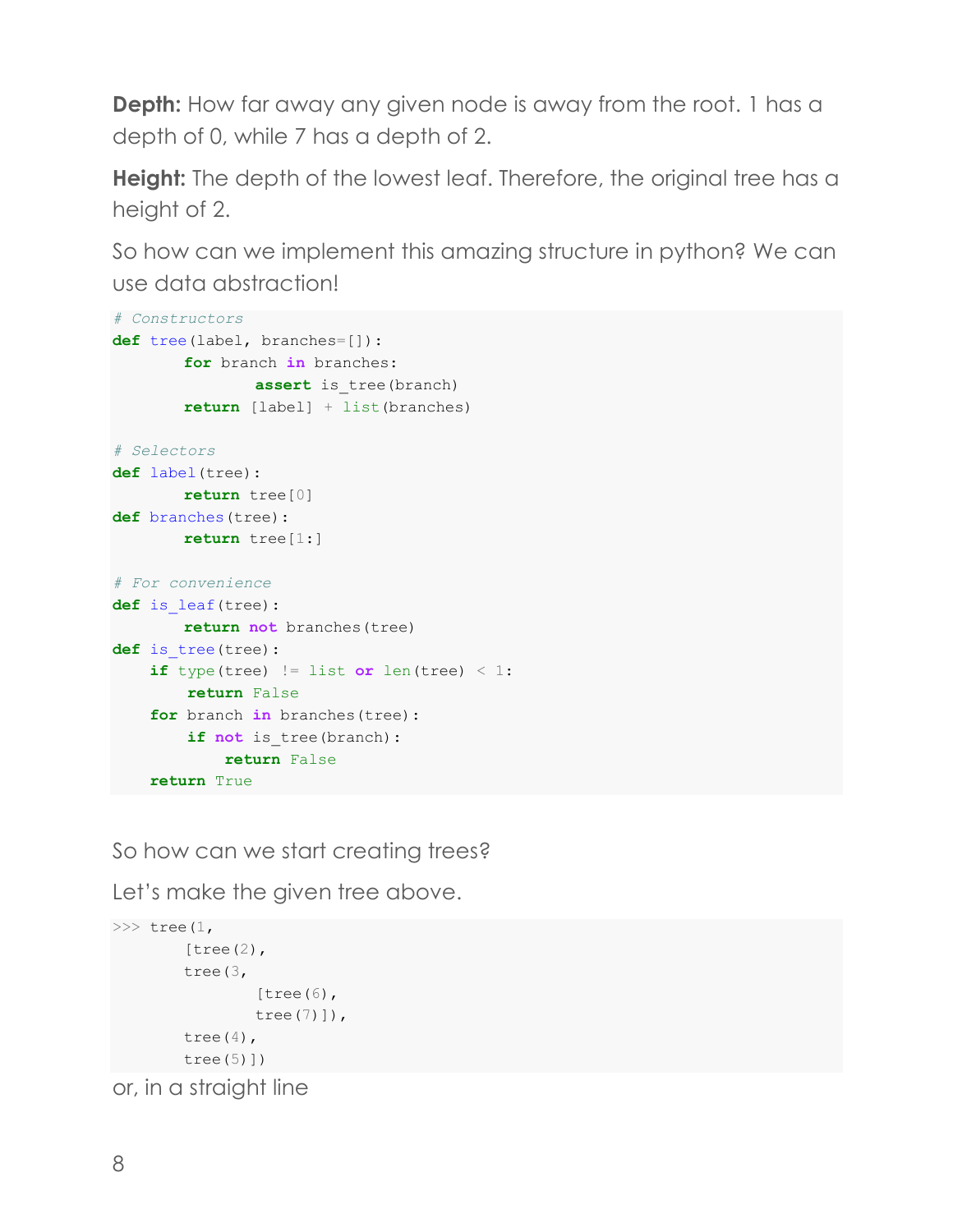```
>>> tree(1, [tree(2), tree(3, [tree(6), tree(7)]), tree(4), tree(5)])
```
So, what can we even do with these trees? Turns out, a lot of different things. Let's do an example.

Eg.

Create a function that multiplies the value at each node by 2.

How can we complete this without breaking any abstraction barriers?

```
def double_trouble(t):
"""Returns a tree where the values of each node in t are multiplied by 2.
        \Rightarrow \ge t = tree(1, [tree(2), tree(3, [tree(6), tree(7)]), tree(4),tree(5)])
         >>> t2 = tree(2, [tree(4), tree(6, [tree(12), tree(14)]), tree(8), 
        tree(10)])
         >>> check_t = double_trouble(t)
        >>> t2 == check_t
         True
        '"" ''"
```
We know this will be recursive, so we first need a BASE CASE:

We know that if we pass in just a leaf, it will double the label, and return the new leaf. Therefore, our base case is:

```
if (is leaf(t)):
       return tree(label(t) * 2)
```
Now, we need to ensure that this works for each branch of the tree. We can take the RECURSIVE LEAP OF FAITH, and apply **double trouble** to each branch of our tree.

This may be hard to visualize, so, let's take a look at our visualization of our tree.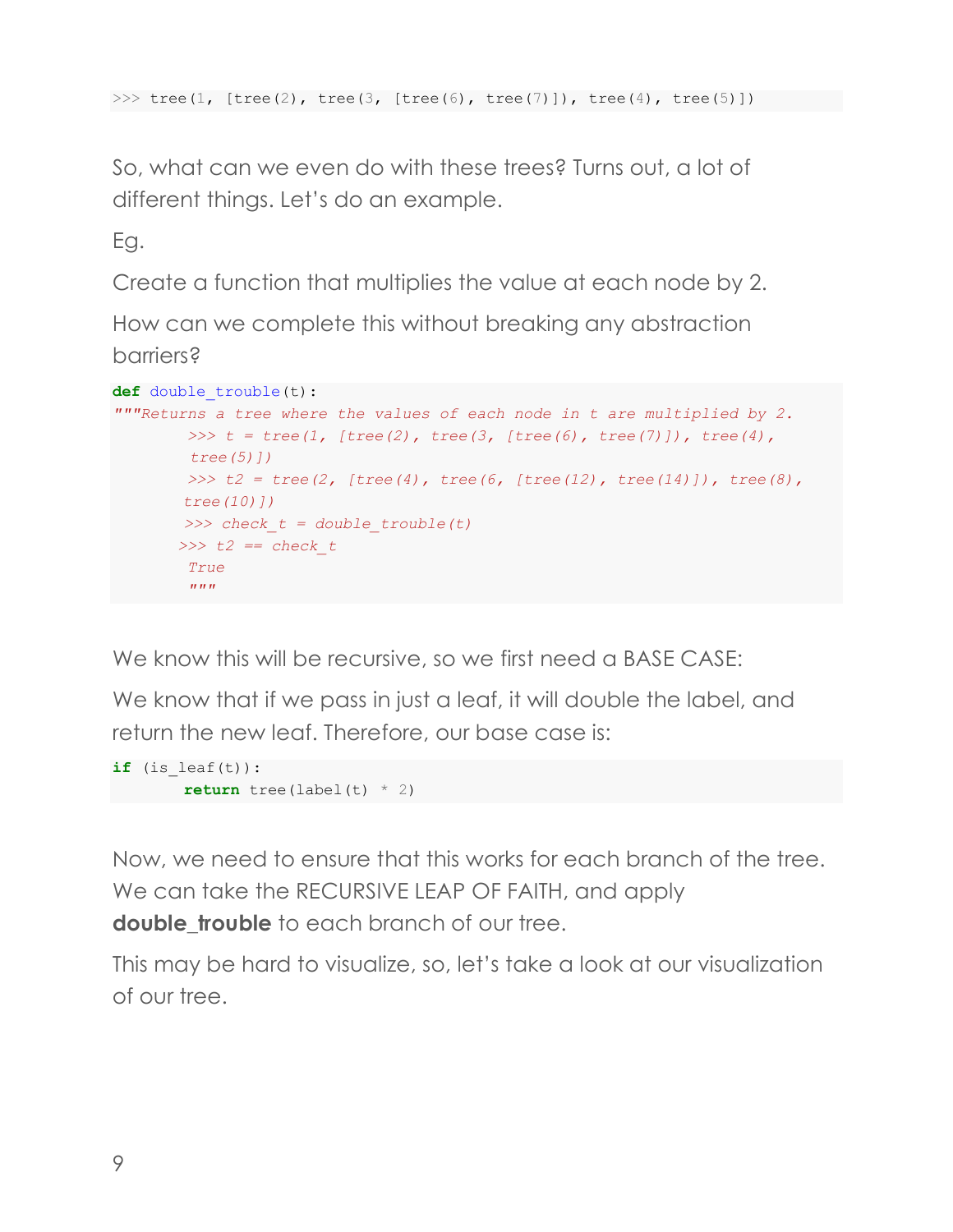

If we assume that our function works, we can apply this function to each branch. Since each branch is just another tree, we can assume that calling the function on the branch will double all the values in the branch.

Since we know that branches are a list, we can use LIST COMPREHENSION to call **double\_trouble** on each branch. It would look something like this:

**return** tree(label(t) \* 2, [double trouble(b) **for** b **in** branches(t)])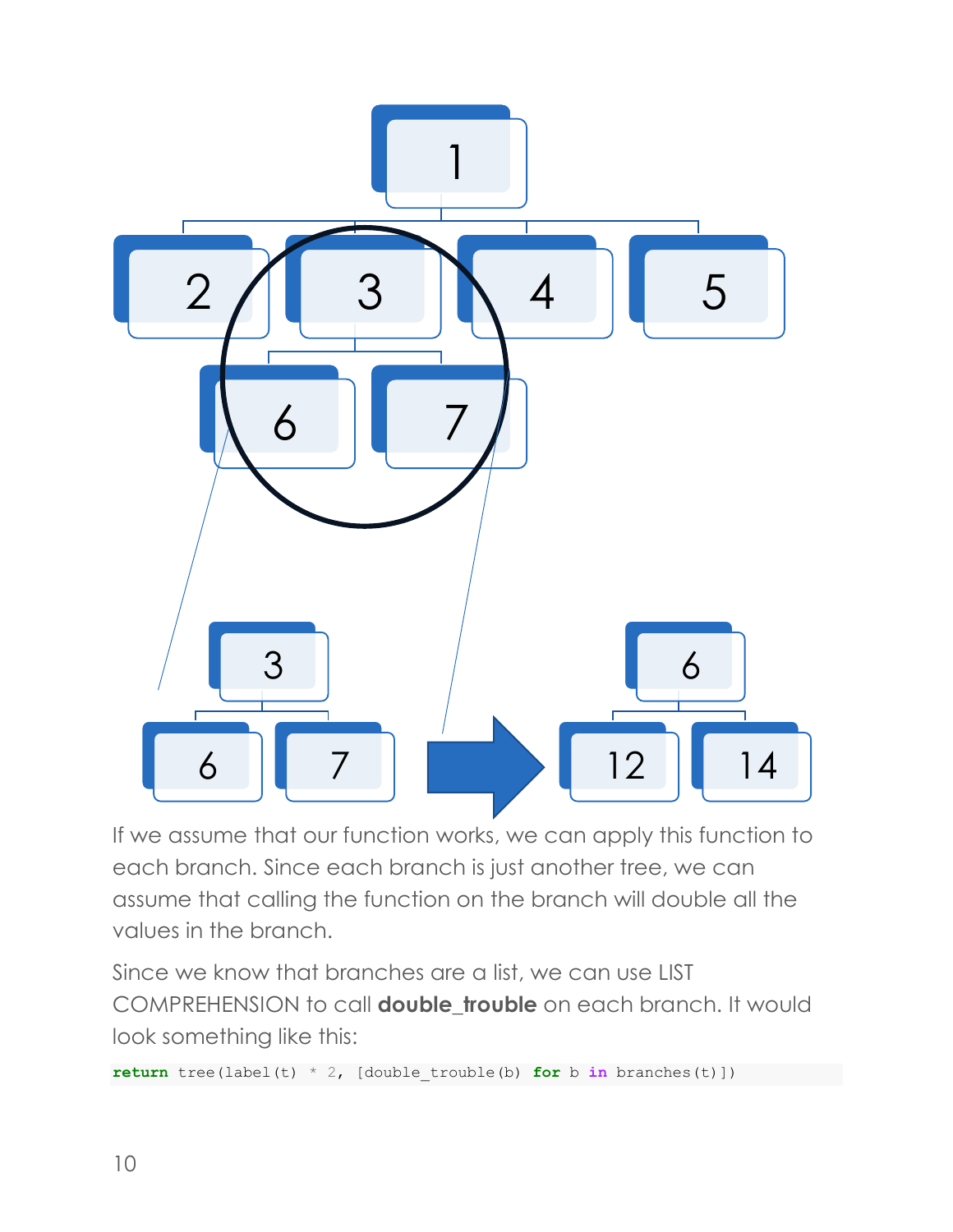Where, we double the label of our tree, and then call **double trouble** on each branch.

Our complete function would look like:

```
if (is leaf(t)):
       return tree(label(t) * 2)
else:
       return tree(label(t) * 2, [double trouble(b) for b in branches(t)])
```
However, there is a way to make this even simpler using the power of for loops!

Our solution actually looks like:

**return** tree(label(t)  $*$  2, [double trouble(b) **for** b **in** branches(t)])

What? What about the base case? Why does this work?

Well, let's see what happens if we call this function on a leaf, such as tree $(2)$ .

We would double the label, then call the recursive call on each branch of our tree. But wait! We don't have any branches in our tree. So, the for loop *never runs*. Therefore, a recursive call is never made, and we have hit a base case.

(Remember, we can have implicit base cases in ONLY CERTAIN tree problems. It always depends on what the problem is asking.)

Let's do some practice.